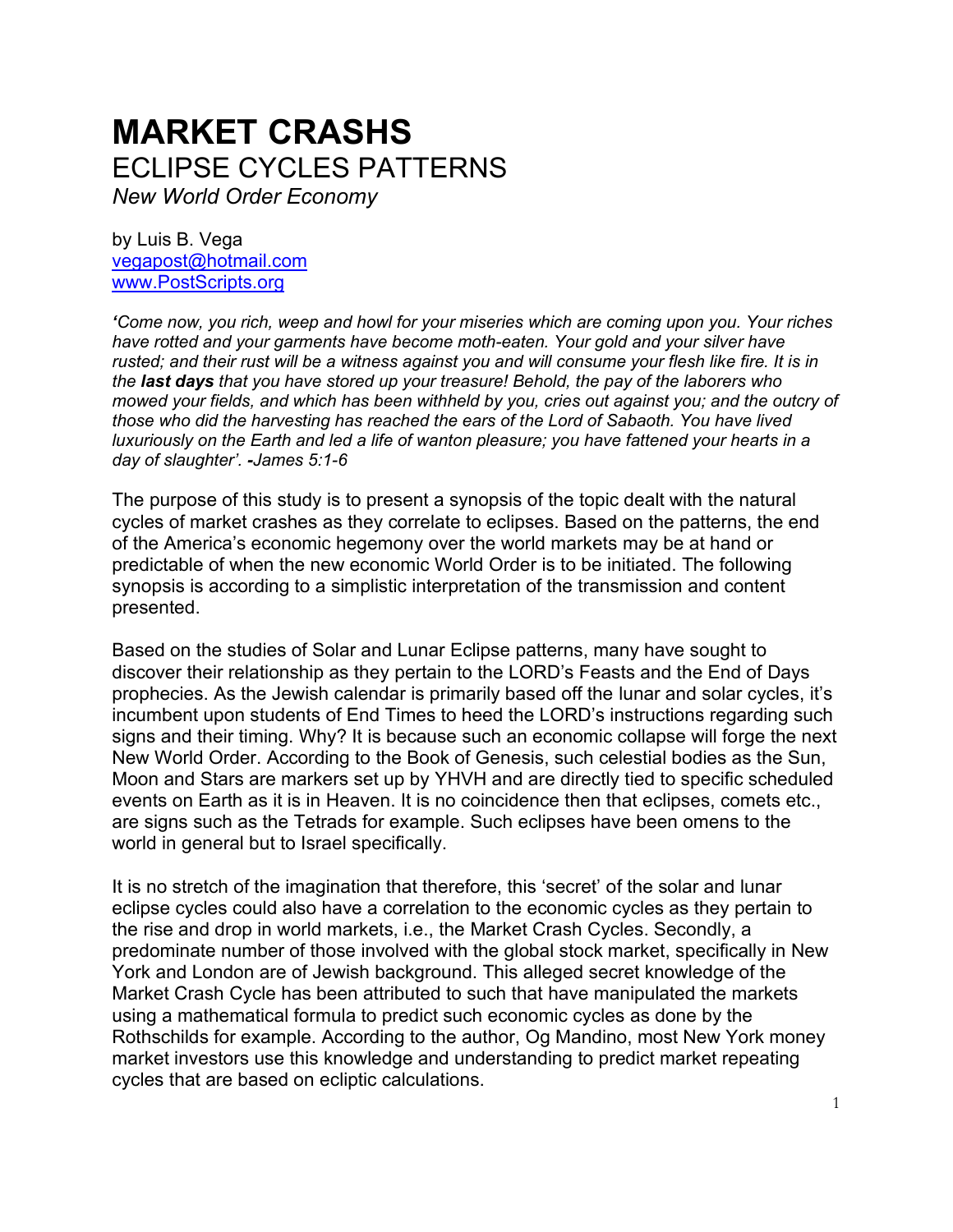## **Market Crash Cycles**

In turn, fortunes have been made and maintained through investments based on this guarded knowledge. Is it a mere coincidence that the most recent 8 of the greatest market crashes have happened either 6 Days before a Full Moon or 3 Days after a Full Moon and within 6 weeks of a Solar Eclipse? According to a researcher Steve Pitts, the odds of these crash cycles to have occurred in this particular pattern have a chance in 1/127,000 of the time. This theory is not 100% reliable as the 1929 and the 1950 Crashes did not follow this Market Crash Theory precisely. Nonetheless, the 8 major market crashes since 1990, have thus far been the following.

- *1. 1990 – Tokyo Crisis*
- *2. 1997 – Asia Crisis*
- *3. 2000 – NASDAQ Crisis*
- *4. 2001 – Fall Panic 9-11 attacks 7% drop*
- *5. 2007 – Market Crash*
- *6. 2008 – Rosh HaShana Crass 7% drop (777 points)*
- *7. 2009 – Spring Crisis*
- *8. 2011 – Debt Ceiling Panic*

*9. 2015 – End of Sabbatical Cycle economic reset* 

*10. 2022 – The next one is to occur might very well be the New World Order*

Another researcher and author that studied such ecliptic patterns and market cycles was Ralph N. Elliott. He wrote a key piece in 1946 entitled Nature's Law -The Secret of the Universe. Due to his work, the mathematical calculation used to calculate the money markets was called the Elliott Wave Theory. At that time, the New York money establishment put up much resistance against Elliott's findings and subsequent publications. The New York Stock Exchange investors do not want the masses knowing about such knowledge of this Market Crash Cycle that so far, has accurately predicted the major stock Market Crash Cycles.

This Market Crash Theory was further developed by the professor, Steve Pitts who is an expert on cycles. He studied the conditions that are needed for a major money market crash to occur. Pitts primarily used the Unified Cycle Theory that basically postulates that events influence life here on Earth and not the other way around. Based on this Unified Cycle Theory along with some Spectra-Analysis mixed into the calculations, it was determined that there is definitely a pattern as it pertains to Money Market Cycles and certain correlating eclipses. The last 8 major market crashes do follow a pattern that is particularly tied to Moon and eclipse cycles.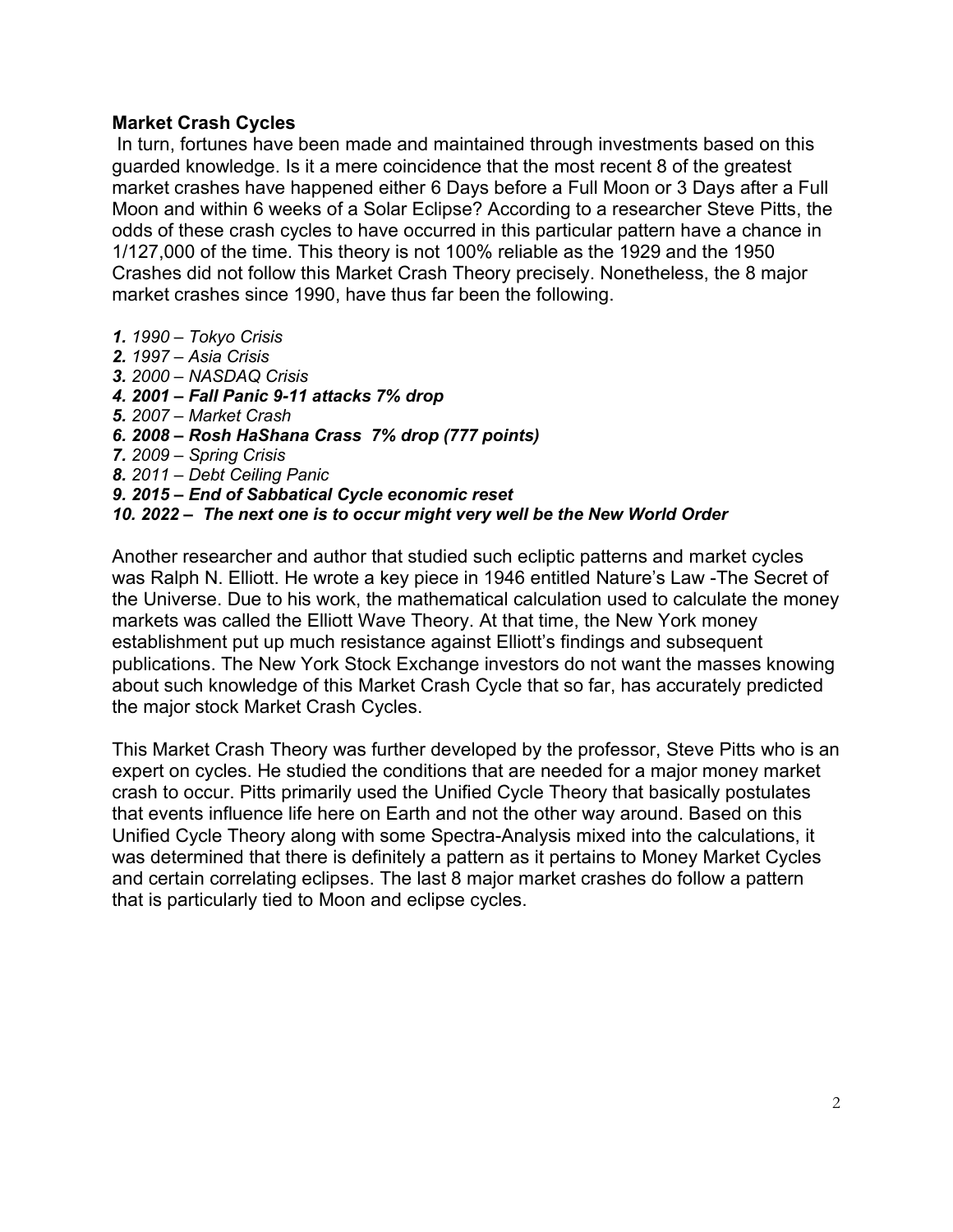Primarily, these market cycles come in either 2's or 3's or multiples of 3. For example, a mathematical matrix was presented that uses the multiple of 3. These year-date cycles can be verified as to pertaining to cycles in human history that correspond precisely to the matrix, at least mathematically.*.*

2.12 Year Cycle  $x$  3 = 6.36 Year Cycle x 3 = **19.1** Year Cycle = **CYCLE OF MARKETS** - Crashes & Panics  $x$  3 = 57.3 Year Cycle x 3 = **171.9** Year Cycle = **CYCLE OF WARS** Major - Conflicts x 3 = **516** Year Cycle = **CYCLE OF CIVILIZATIONS** - end

Based on the theories presented by the mentioned researchers, it has been postulated that the Full Moons do affect the Stock Market and/or economic cycles. Obviously, there are no 'crashes' on every Full Moon. For a 'Crash' to occur, there has to be certain astronomical conditions that have to be in place associated specifically when it comes to the cycles of eclipses. But what is significant to note is that the Market Crash Cycles have been found to have the following conditions related to the Moon.

- *1. Rise before a Full Moon*
- *2. Drop after a Full Moon*

What is so significant about the eclipses, as they pertain to market crashes? According to the researchers already mentioned, it is believed that the eclipses block certain degrees of the Sun's radiation that affects the Earth's magnetic shield. This shield is what protects the Earth from the deadly effects of the Sun's radiation. On an aside note, some scientists have discovered a massive hole in the shield currently that is attributed to increasing solar flares. Furthermore, such research has also postulated that mankind's responses, behavior, and decision-making is somehow affected by this magnetism.

The researchers also concluded that not on every market crash will occur on an eclipse. Given the potential for having 2 eclipses per year, even this cycle of eclipses does not always occur either. According to the research of such eclipse patterns, thus far, it has only been about once every 10 years that a market crash has correlated to an actual eclipse pattern. In particular the most notable years that the markets did have a direct eclipse correlation were the following that exactly match the Biblical Sabbatical Cycle.

- *1. 1997 Crash + 7 Year Cycle*
- *2. 2001 Crash + 7 Year Cycle*
- *3. 2008 Crash+ 7 Year Cycle*
- *4. 5776(?) The Year of Lucifrr?*
- *5. 2022 Start of New World Order?*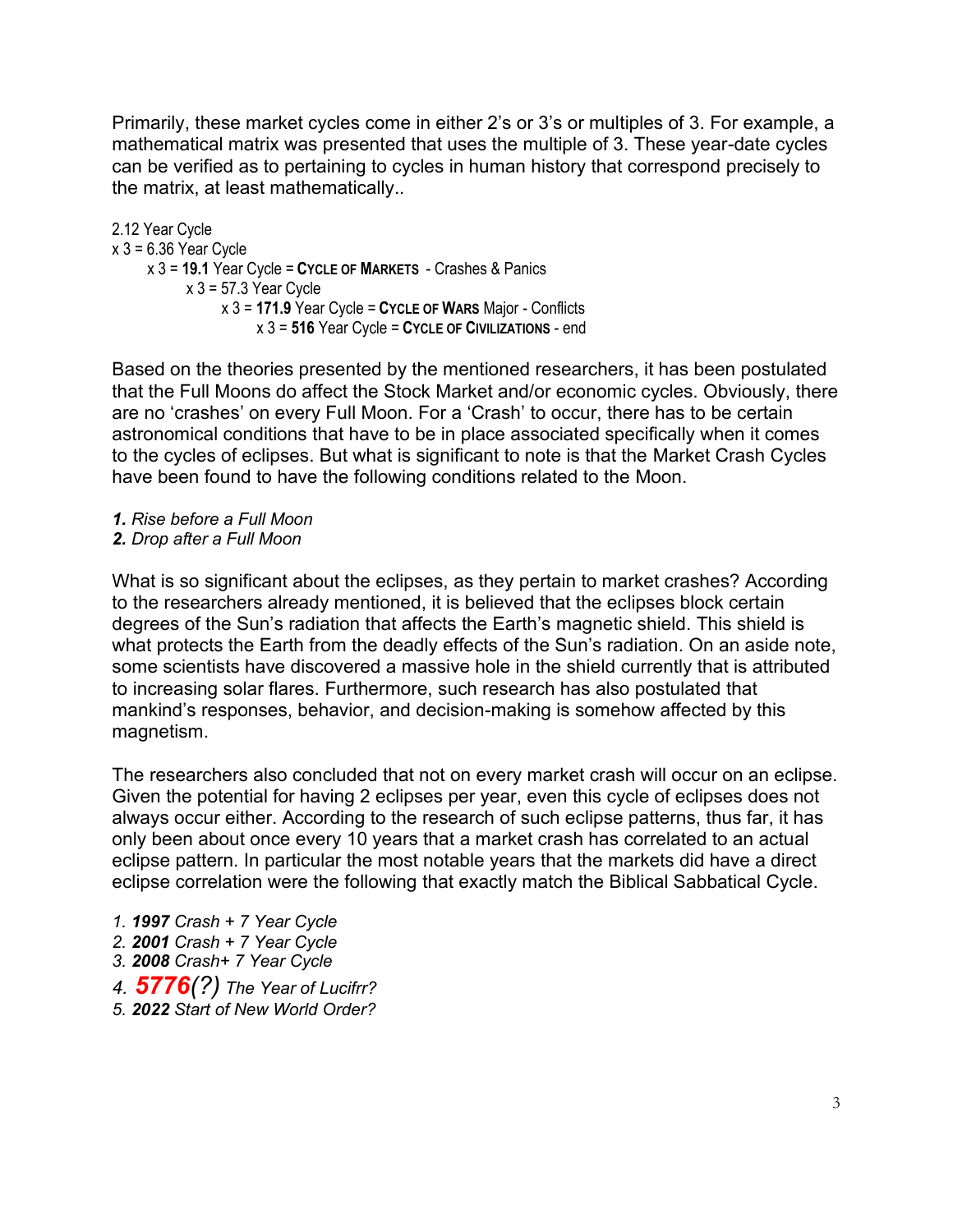## **Market Crash Pattern**

As it relates to the economic world markets, the greater the exposure to the radiation or geomagnetic fields, the greater degree humans make decisions based on risk. It is theorized that both a Full Moon and a Total Solar Eclipse have this same effect on Humanity-as both are either directly or most closely lined up between the Sun and the Earth. One additional author and researcher mentioned in the discussion was that of Chris Carolan.

He has further taken the Market Crash Theory and has postulated that not only do market crashes occur subsequent to eclipses but that the market crashes, when they occurred, all ended on the same Lunar calendar date such as Rosh HaShanah. Part of the condition that also has to be in place, aside from the eclipse pattern, is that an economic or market 'bubble' has to accompany the ecliptic cycle as well. The following is the pattern that will most likely lead to a Market Crash Cycle according to the researchers. The conditions that have to occur for a market crash to happen are the following.

*1. The 'Topping' in the markets will occur, leading up to a Full Moon 1 month before a Solar Eclipse. This will happen anywhere within the 13-15th of a month.*

*2. A 'Panic' or drop in the markets will ensue that will seem like a 'crash.' It can occur within the 6 days before the Solar Eclipse but can occur afterwards.*

*3. A 'Rally' will ensue for about 2 weeks after the Solar Eclipse that will lead up to a Full Moon.*

*4. The 'Crash' will happen within the 3 days after the Lunar Eclipse occurs that accompanies the Solar Eclipse but can occur after that time as well.*

Here you have some interesting number patterns already. You have a **13-13-13** number sequence in the 2-month period of a speculated market crash. You also have a date of October **31 and the 13** of November number sequence that 'mirrors' each other as does the **9-11** with the November 9 or **11-9** corresponding to the US Presidential Election date. As this theory of the Market Crash Cycles cannot be 100% reliable, there can also be an alternate cycle sequence that might occur way before the forecast, as it was in 1929.

It is interesting that the U.S. elections fell on November 6 in 2012. When writing the date numerically, it can be written as 11-6 which is a mirror of 9-11. Perhaps it is also a contributing factor in the anticipated U.S. and subsequent world economic collapse to come based on the number association that echoes the 9-11 anniversary. It is no big secret that the U.S. economy is in dire straits. The Obama Administration has failed to significantly generate jobs for the USA. The only 'redistribution' he has undertaken has been the redistribution the tax-payer's hard earned incomes to Auto Makers and to the Banksters from Wall Street.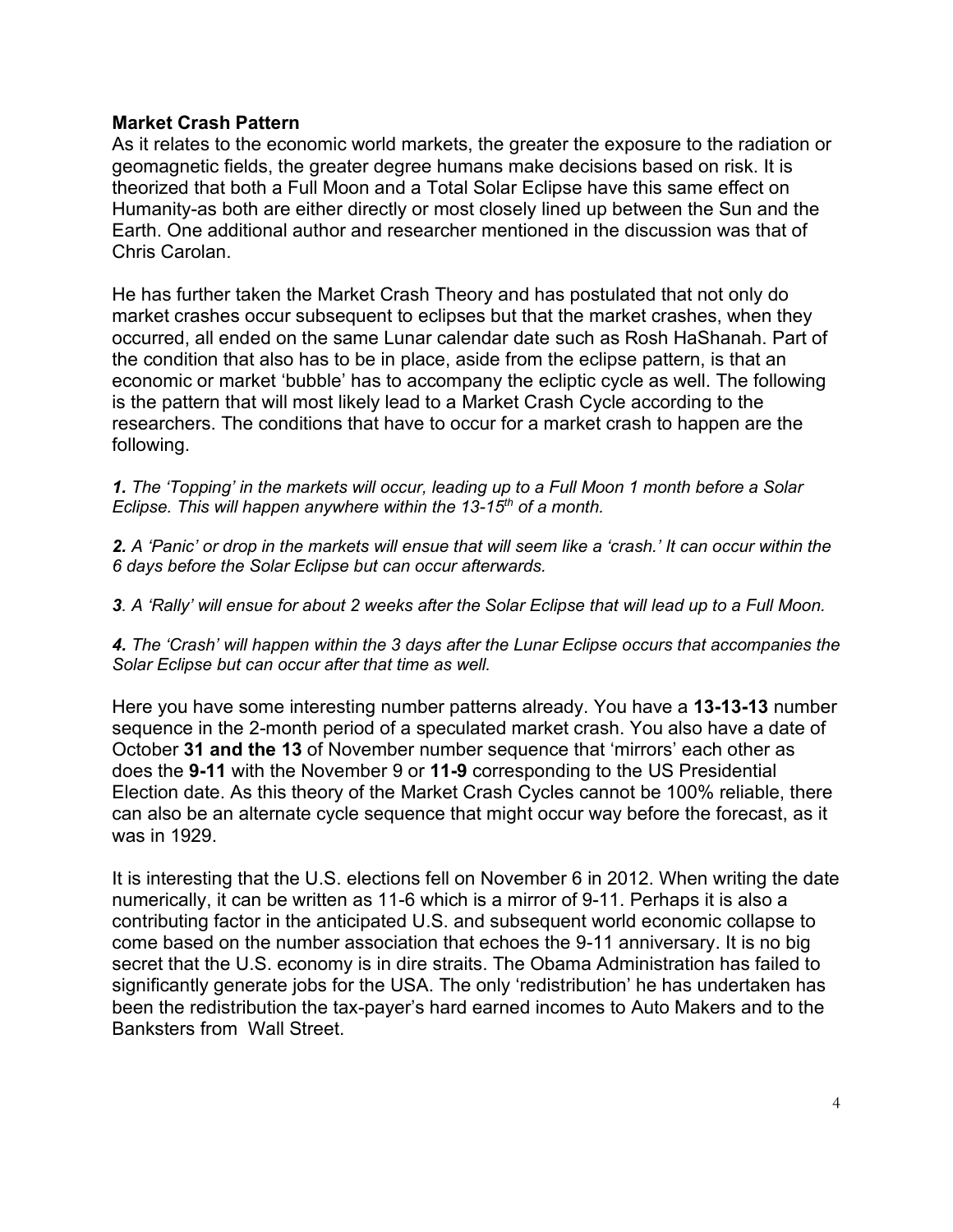# **A World on the Economic Brink**

It has been these Money Changers in the 'Temple' of Wall Street that have used this Market Crash Cycle against the average American to rob them of houses, property, bank accounts, savings and retirements. The only other 'redistribution' Obama has undertaken is to redistribute more Food Stamps among the growing number of unemployed Americans. Currently, there are over 52 million Americans on Food Stamps alone. Many Bible researchers hold a belief that the Luciferians that control the world economy and Wall Street in these Last days will use this coming Market Crash Cycle to perhaps inevitably implode the USA-Europe dominated world economy to make way for their New World Order NWO. This is no big secret; the U.S. President Bush I speech to Congress declared such a quest on September 11, 1991.

## *911 with 1991 = 911-1-991 sequence if 9=1 & 1=9*

Interestingly, from the declaration to initiate the NWO on September 11, 1990 by the 1<sup>st</sup> Bush (Magog) to the attack on the Twin Towers on September 11, 2001 during the 2<sup>nd</sup> Bush (Gog) is 11 years. Then from the 9-11, 2001 Attack to September 11, 2012 is the 11<sup>th</sup> Year Anniversary, a 11-11 numerical sequence order. Perhaps this coming Market Crash Cycle will be the 'one' to thus usher in the beginning of the actual NWO economic reset, or the need for one as the world will be plunged into intense economic chaos of the likes of the Weimar Republic in Germany that led to World War 2.

During that time of economic collapse in Germany, 1 pound of bread cost 3 billion Marks. America is currently witnessing such a possible repeat of history through an orchestrated combined world market crash of the Euro and U.S. Dollar and by Middle East wars fueled with religious hatred of Jews and Christians that especially erupted since September 11, 2001. The Market Crash Cycle scenario presented could well start the next major world Market Crash Cycle. Some speculate that the 'Crash' will be starting in mid-September of 2015. Others theorize that the 'Trigger' for the 'Crash' may well start in 5776 but that it can send shock-waves of depression across the world.

What has kept the U.S. Dollar afloat for decades is that the world pays for its oil in the current World Reserve Currency which is in U.S. Dollars; thus called the Petro Dollar. If this arrangement would not be the case, the Federal Reserve printed fiat Dollars would be worthless. Presently, other countries have elected to purchase oil with their gold or domestic currencies. If this trend continues and more countries of the world abandon the U.S. Dollar, it will spell certain doom for the current economic status-quo dominated by the Private Federal Reserve. A new 'world reserve currency' will have to be implemented and soon.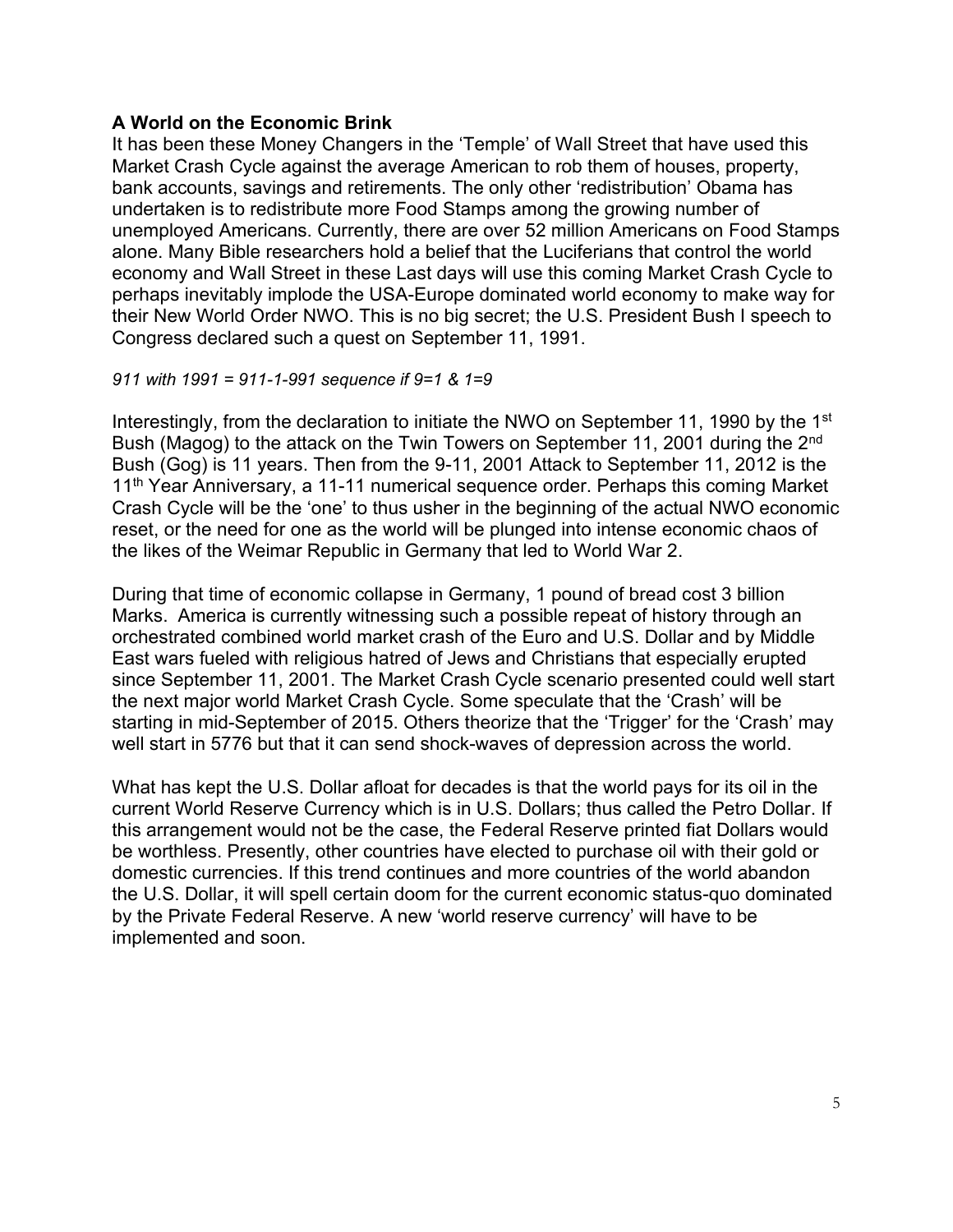With the Greek Euro in shambles and other EU nations like Spain, Portugal, Italy and Ireland (P.I.I.G.S.) on the brink of economic bankruptcy, the crash of the Euro will ensure a subsequent crash of the U.S. Dollar soon to follow thereafter. Other factor could have nations like China, Russia and Brazil trade in local currencies and have dumped the U.S. Dollar. The Federal Reserve can only temporarily keep lending money to the U.S. Government as it has bought most of the mortgage debt. This conjecture is part of the 'perfect economic storm' lurking over our immediate economic world horizon.

If the scenario pans out, there will be a need for a New World Economic Order that is precipitated by a New Political Order and why not throw in a New Religious Order for that much, as most of the Christians will be have disappeared by then, i.e., the Rapture. The next New World Order economy will require such an implosion on all major fronts. The current 'Old Order' will need to make way for the new economy, politics, and religion to come to fruition. It is only a matter, of not if, but when the Euro and U.S. Dollar will collapse and when the Rapture of the Christians is to occur that this study suggests could coincide.

*'Do not store up for yourselves treasures on earth, where moths and vermin destroy, and where thieves break in and steal. But store up for yourselves treasures in heaven, where moths and vermin do not destroy, and where thieves do not break in and steal. For where your treasure is, there your heart will be also'. - Matthew 6:19-21*

Some speculate that the Rapture itself could be the 'Trigger' to start all this too. Perhaps indeed, this next up-coming solar eclipse cycle period will be the 'Trigger' in more ways than one. This study is fusing the eschatological perspectives of the End of Days suppositions with the theory of the Market Crash cycles based on astronomical eclipses. Perhaps certain key events that will take place within the year of Lucifer, 5776 that could be the catalyst to start this 'Panic' cycle.

Perhaps this coming world economic panic could be a result of a regional or world war conspired by the USA-Israeli led coalition of world military's poised to declare Martial Law in Battlefield USA. Perhaps Israel will strike Iran. Or it could be an Islamic militant Jihadist coalition in league to attack Israel and the West. If the world is indeed on the precipice of an imminent world economic collapse and world war, then perhaps YHVH's People are on the verge of the imminent Rapture event that could also be a variable in the panic to come due to the conclusion of the Church Age perhaps culminating in 5776, a year of release as a countdown to the last one to come in 2022.

Perhaps, as the Church Age is really going to come to an end of its Gospel Commission is finished, the spiritual harvest of the Church will occur as its fruit is now mature; as the Bride has made herself ready for the King to be presented. According to the Bible, immediately following the Rapture there will be the Bema Seat evaluation of a Disciple's works. While on Earth, Christ taught His Disciples to be aware of the type of fruit one would bare because one would be eventually evaluated by it and all that was invested from the Talents or gifts given by the King.